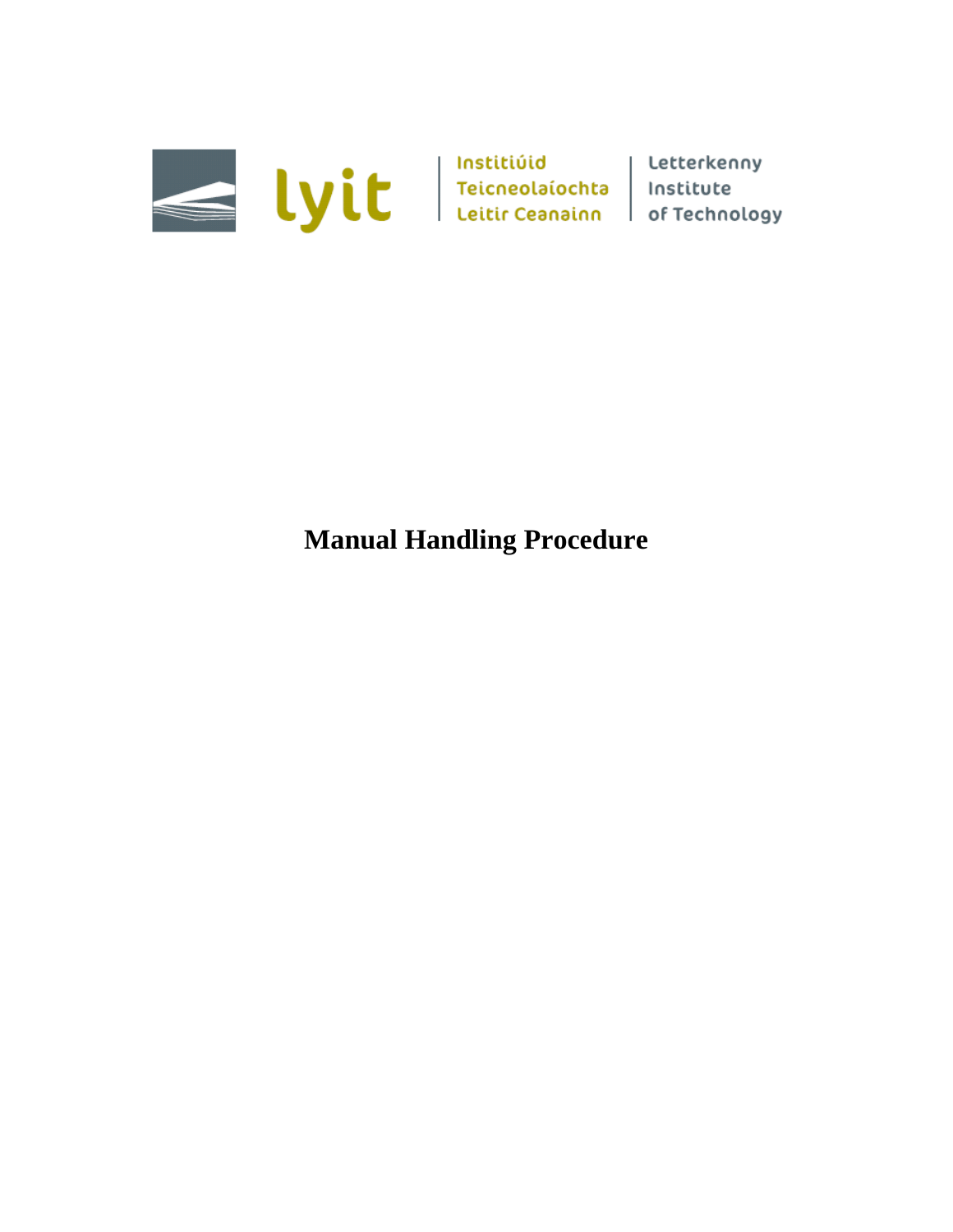### **Introduction**

Manual handling of loads occurs in a range of work activities in the Institute of Technology for this reason the Institute has undertaken to develop and instigate a Manual Handling Procedure. Manual handling makes up a significant proportion of non-fatal accidents reported to the Health and Safety Authority every year from all sectors of the workplace. Injuries relating to Manual Handling have been on the increase since 1993 and in 2003 for example 34% of reportable accidents were injuries relating to manual handling activity according to the HSA. Sufficient resources will be provided to carry out the requirements of this Procedure.

The Institute recognises that work related musculo-skeletal injuries from manual handling can affect staff. The key objective of this manual handling Procedure is to avoid and reduce the risk associated from manual handling. Under The Safety, Health and Welfare at Work, (General Applications) Regulations 2007, Chapter 4 of Part 2, outlines the requirements that must be adhered to in relation to manual handling of loads. The scope of this Procedure is to ensure that all manual handling risks are assessed and manual handling is avoided and reduced where reasonably practicable.

## **Definition of Manual Handling**

Regulation 68 of the Safety, Health and Welfare at Work, (General Application) Regulations 2007 defines manual handling of loads as the following:

"Any transporting or supporting of any load by one or more employees, and includes lifting, putting down, pushing, pulling, carrying or moving a load, **which by reason of its characteristics or unfavourable ergonomic conditions, involves risk**, particularly of back injury, to employees."

These characteristics or unfavourable ergonomic conditions are the risk factors which are outlined in Schedule 3 of the 2007 Regulations and have the potential to cause harm see appendix 1 for list of the risk factors.

### **Duties of Responsible Persons**

#### **Head of School or Functional Area**

The heads of school or function are responsible for ensuring that the appropriate control measures and work practices to avoid or reduce manual handling risks are implemented in their functional areas. The head of each school/functional area are also responsible for reviewing the effectiveness of the manual handling Procedure in their area to ensure the controls are in place and being used. Head of School or Functional Area should ensure that persons that cannot avoid carrying out manual handling tasks should partake in manual handling training at a minimum of every three years to reduce the risk as low as is possible.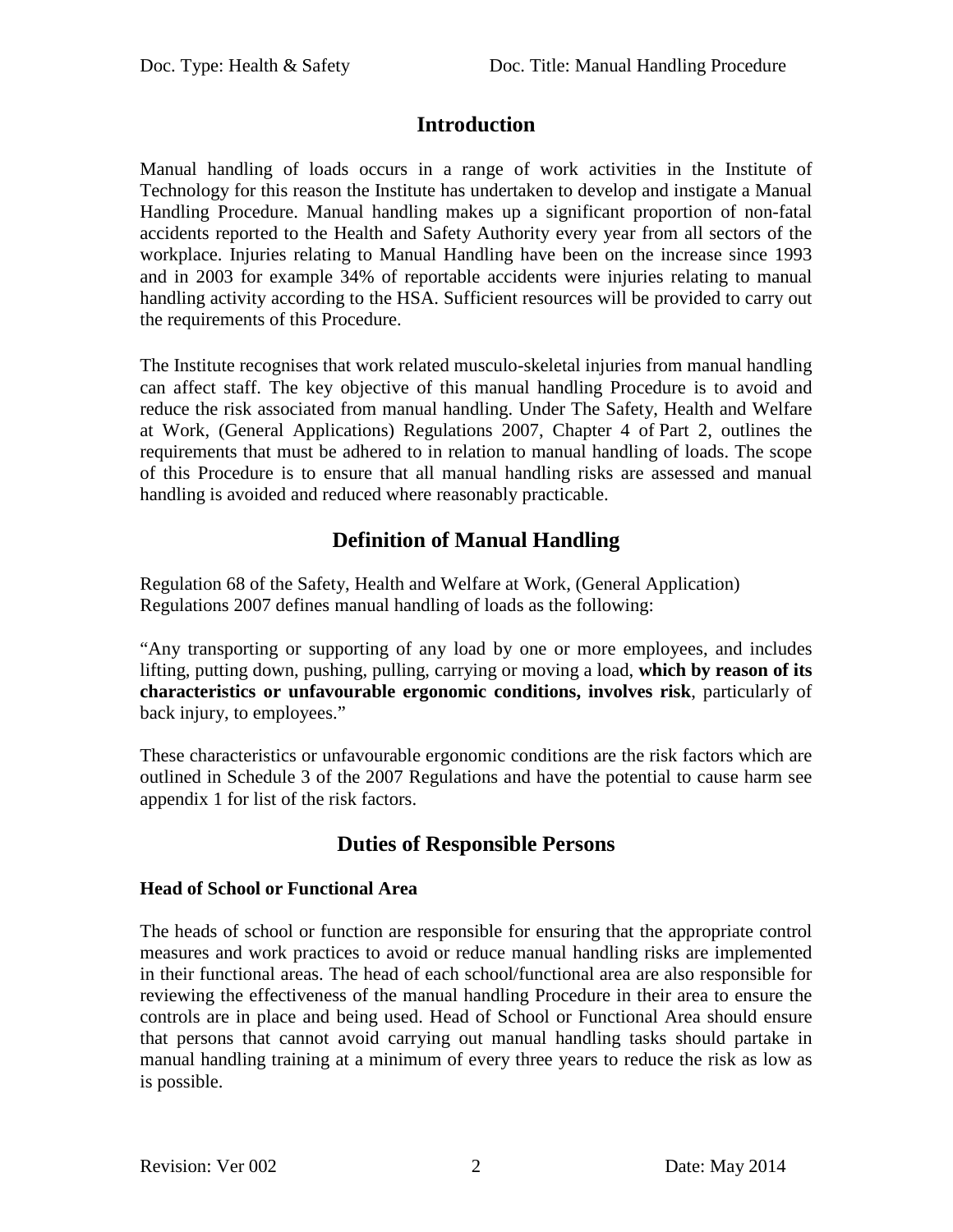#### **Staff**

The co-operation of staff is essential in reducing and eliminating the risks from manual handling. Staff should therefore ensure they comply with the following requirements:

- They should follow the safe system of work designed and introduced by the management and should not deviate from this without good reason;
- They should use any mechanical aids which have been provided for their use and for which they have been trained. Any faults with mechanical aids should be immediately reported to the head of school or function;
- They should assist their head of School/Function with the implementation of staff training, should attend training sessions as required and should apply the knowledge gained from training to their daily work;
- They should report all accidents and occurrences which either caused, or could have caused, injury;
- They should inform the head of school or function if they are unable to undertake their normal manual handling duties because of injury, illness or any other condition;
- They should not undertake any manual handling operation which they believe is beyond their capability;
- They should report any unsafe systems of work to the head of school or function.

#### **Training**

External manual handling instructors will be utilised and carry out manual handling training for staff members. This training will be completed every three years and records of this training kept.

#### **Accident Reporting & Accident Investigation**

All accidents or incidents no matter how minor are reported in the Institute. It is an important that manual handling incidents or accidents are also noted and records kept as per the institutes' accident reporting procedure. All staff members are responsible for ensuring these records are generated.

#### **Procurement of Equipment**

All schools and functions in the Institute should be aware of manual handling hazards that may be created when purchasing new equipment or making changes to existing systems of work. This can be controlled by appropriate audit procedures for purchasing new equipment or altering systems of work. For example, the introduction of new mechanical aids to avoid or reduce manual handling, then staff are given appropriate training in the safe use of this new equipment.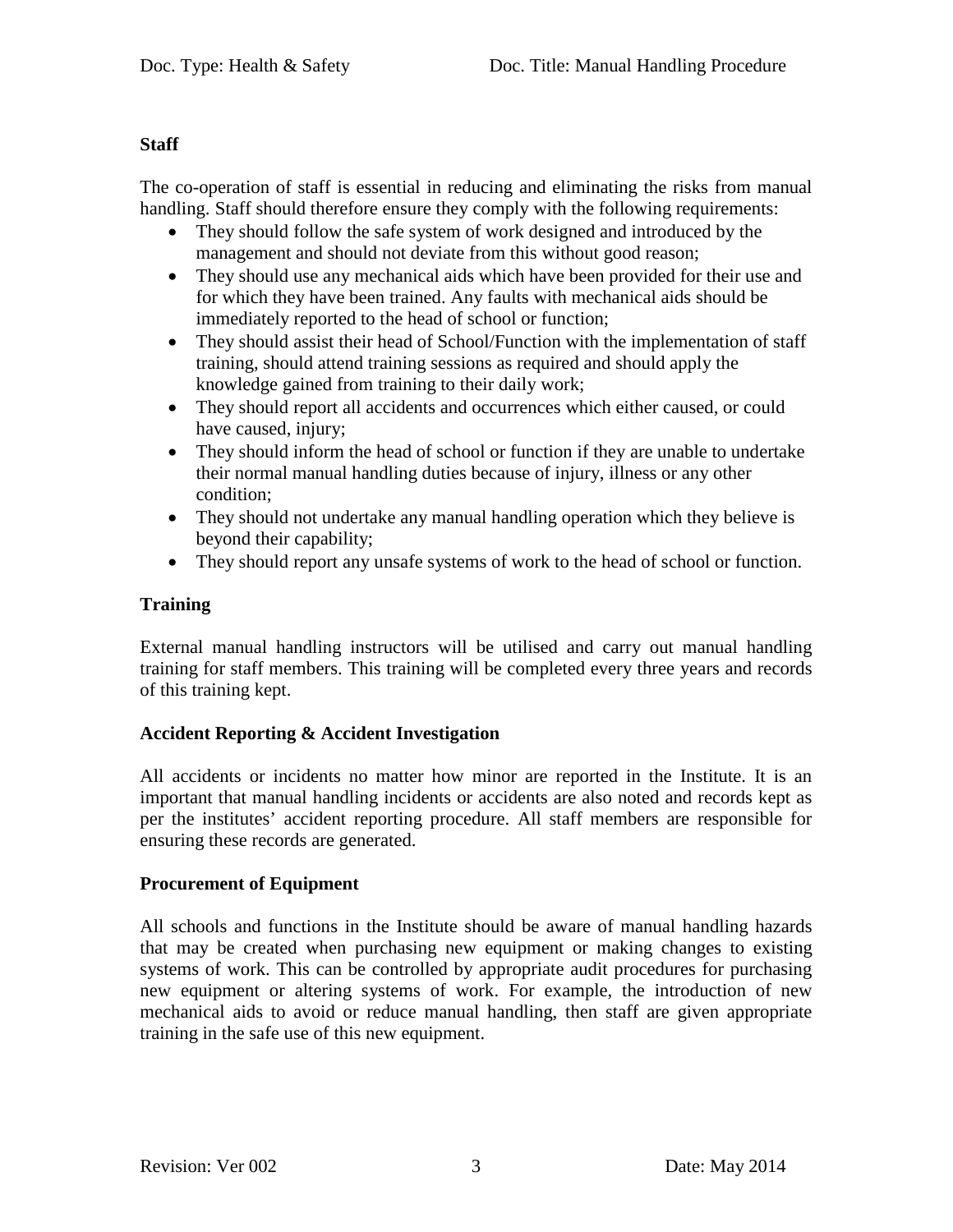#### **Communication**

This Procedure document will be accessible on the Health and Safety Section of the Institutes website. In addition, an electronic copy will be emailed to all Heads of School or Functional Areas, Health & Safety Representatives and Health and Safety Committee members, for circulation and implementation within areas under their control.

#### **Consultation**

Heads of School and Functional areas of the Institute will implement mechanisms to consult with staff and their representatives, Health and Safety Committees and where appropriate, registered associations for staff throughout all stages of identification, assessment and control of both existing and new manual handling tasks and in the evaluation process once controls are implemented.

#### **Reference Documents**

For further information on manual handling please see appendix 2 for reference documents.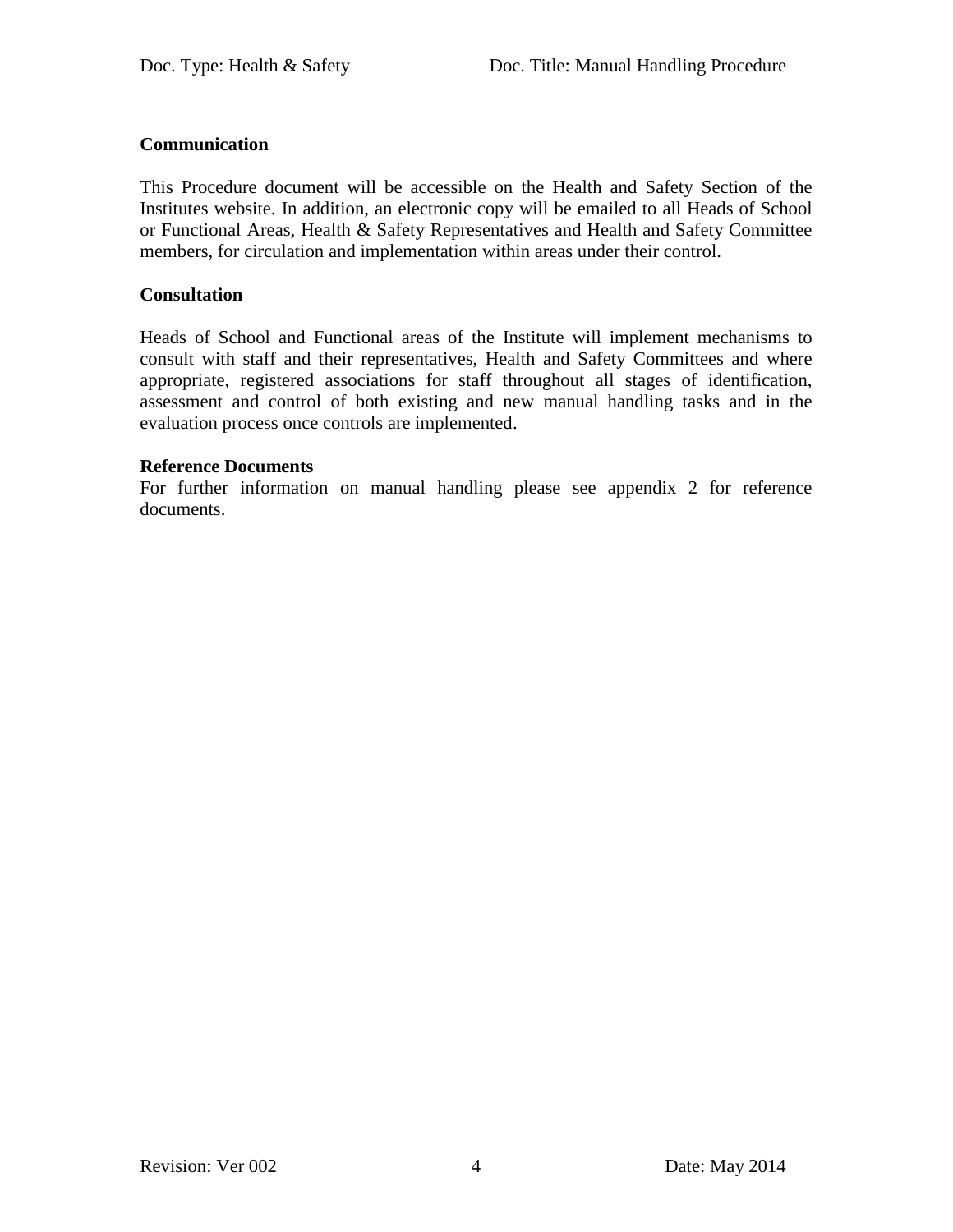## **Appendix 1 - Schedule 3**

#### **RISK FACTORS FOR MANUAL HANDLING OF LOADS**

1. Characteristics of the load

The manual handling of a load may present a risk particularly of back injury if it is:

too heavy or too large, unwieldy or difficult to grasp, unstable or has contents likely to shift, positioned in a manner requiring it to be held or manipulated at a distance from the trunk, or with a bending or twisting of the trunk, or likely, because of its contours or consistency (or both), to result in injury to employees, particularly in the event of a collision.

- 2. Physical effort required
	- A physical effort may present a risk particularly of back injury if it is: too strenuous, only achieved by a twisting movement of the trunk, likely to result in a sudden movement of the load, or made with the body in an unstable posture.
- 3. Characteristics of the working environment

The characteristics of the working environment may increase a risk particularly of back injury if:

there is not enough room, in particular vertically, to carry out the activity, the floor is uneven, thus presenting tripping hazards, or is slippery in relation to the employee's footwear, the place of work or the working environment prevents the handling of loads at a safe height or with good posture by the employee, there are variations in the level of the floor or the working surface, requiring the load to be manipulated on different levels, the floor or foot rest is unstable, or the temperature, humidity or ventilation is unsuitable.

4. Requirements of the activity

The activity may present a risk particularly of back injury if it entails one or more of the following requirements:

over-frequent or over prolonged physical effort involving in particular the spine, an insufficient bodily rest or recovery period, excessive lifting, lowering or carrying distances, or a rate of work imposed by a process which cannot be altered by the employee.

5. Individual Risk Factors

The employee may be at risk if he or she:

is physically unsuited to carry out the task in question, is wearing unsuitable clothing, footwear or other personal effects, or does not have adequate or appropriate knowledge or training.